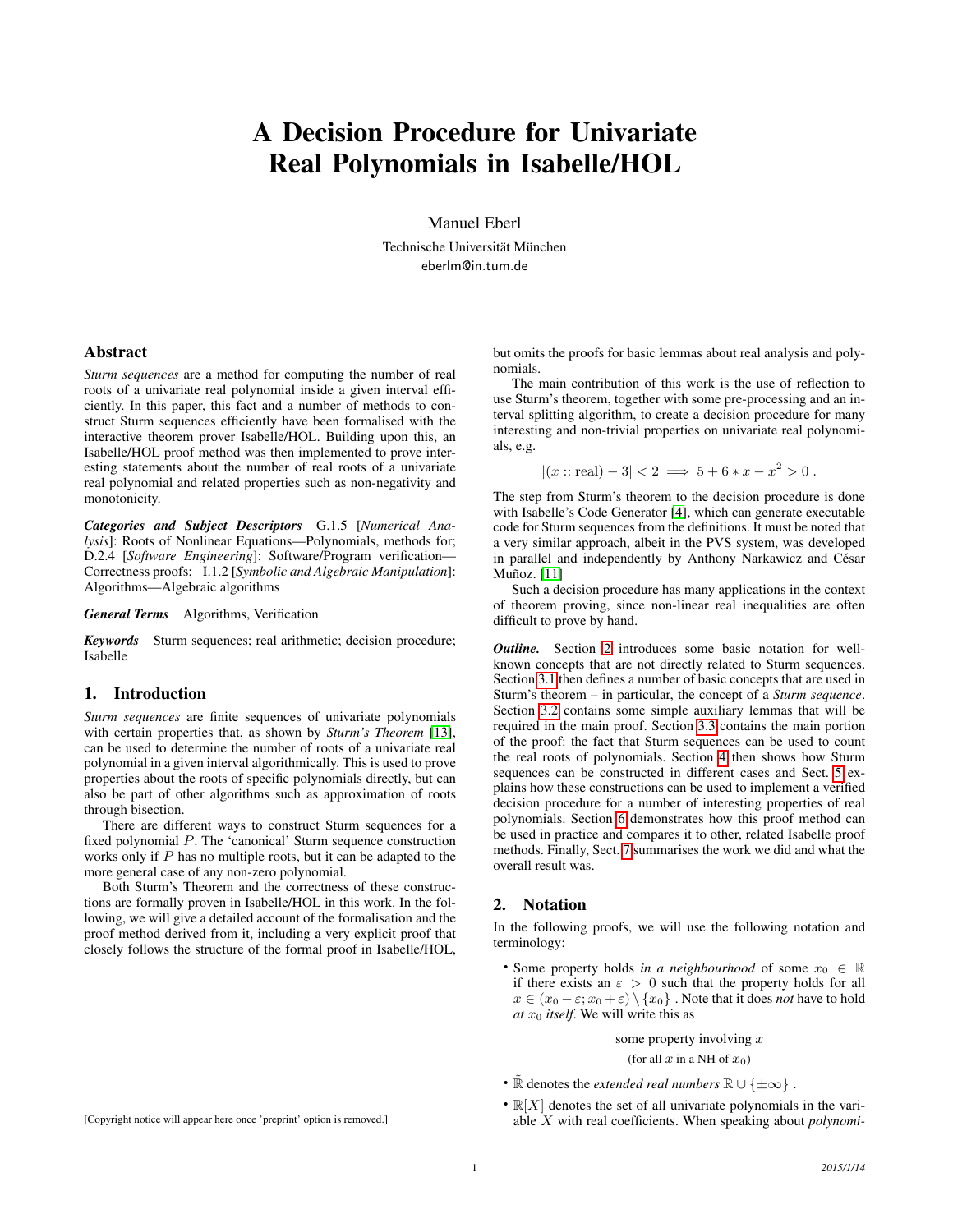*als*, we will always implicitly mean *univariate real polynomials*.

- P' denotes the formal derivative of a polynomial  $P \in \mathbb{R}[X]$ .
- $lc(P)$  denotes the leading coefficient of a polynomial  $P$ .

Moreover, the following Isabelle notation will appear in the Isabelle code examples we give:

- Function application is written in Lambda-calculus style, i. e. f x stands for  $f(x)$ . It associates to the left, i.e. f x y is  $(f x) y$ .
- Lambda abstractions denote functions, e. g.  $\lambda x$ .  $x + 1$  stands for the function  $x \mapsto x + 1$ .
- The syntax  $[: a_0, \ldots, a_n :]$  denotes the polynomial  $a_n x^n +$  $\ldots + a_0$ .
- The poly function evaluates a polynomial, i.e. poly  $p x$  is the value of the polynomial  $p$  at  $x$ .
- The card function returns the cardinality of a set (or, by convention, 0 if the set is infinite).

# 3. Proof of Sturm's theorem

*Sturm's Theorem*, which we ultimately want to prove, states, informally: given a sequence  $P_0, \ldots, P_n$  of polynomials that fulfil a certain set of properties and real numbers  $a$  and  $b$ , the number of real roots between  $a$  and  $b$  can be computed by computing the sequences  $P_0(a), \ldots, P_n(a)$  and  $P_0(b), \ldots, P_n(b)$ , counting the number of sign changes in these sequences, and subtracting the latter from the former. [\[13\]](#page-9-0)

In this section, we will go through the definitions, auxiliary lemmas, and the proof of Sturm's theorem itself. All lemmas given here have been formally proven by us in the course of the formalisation effort as they had not existed in Isabelle's library yet. The definitions and proofs are given in standard mathematical notation in order to make them easier to comprehend for readers not familiar with Isabelle; the Isabelle proofs and definitions, are, however, very similar. Every lemma we give will be labelled with the name of the corresponding Isabelle lemma in monospaced font. Unless an explicit theory file is given with the name (e. g. Misc Polynomial.some lemma), the lemmas reside in Sturm\_Theorem.thy.

### <span id="page-1-0"></span>3.1 Definitions

First, we define two notions that will be important in the proof of Sturm's theorem.

*Quasi-Sturm sequences.* We introduce the term *quasi-Sturm sequence* for a list of polynomials  $P_0, \ldots, P_n \in \mathbb{R}[X]$  that fulfils the following properties:

- $n \geq 0$ , i.e. the sequence is not empty
- $P_n$  does not change its sign, i.e. for any  $x, y \in \mathbb{R}$ , we have  $sgn(P_n(x)) = sgn(P_n(y))$
- for any  $i \in \{0, \ldots, n-2\}$  and any root  $x_0$  of  $P_{i+1}$ , the property  $P_i(x_0)P_{i+2}(x_0) < 0$  holds

It can easily be seen that any non-empty suffix of a quasi-Sturm sequence is again a quasi-Sturm sequence. The term 'quasi-Sturm sequence' is, to our knowledge, not used in literature. It was 'invented' solely for the purpose of this formal proof, since we need to perform explicit induction on Sturm sequences, which does not preserve the Sturm sequence property, but does preserve the weaker notion of quasi-Sturm sequence.

*Sturm sequences.* We call a list of real polynomials a *Sturm sequence* if it is a quasi-Sturm sequence and fulfils the following additional properties:

- $n \geq 1$ , i.e. the sequence contains at least two polynomials
- for any root  $x_0$  of  $P_0$ , the product  $P_0(x)P_1(x)$  is negative in some sufficiently small interval  $(x_0 - \varepsilon; x_0)$  and positive in some sufficiently small interval  $(x_0; x_0 + \varepsilon)$ [1](#page-1-1)
- $P_0$  and  $P_1$  have no common roots.

This definition was adapted from the book by Michel Coste [\[2\]](#page-9-3) as it has the virtue of being very general, allowing us to easily generalise the canonical construction later.

In Isabelle, the two concepts of Sturm and quasi-Sturm sequences are captured in predicates of the same name in precisely the same way.

<span id="page-1-3"></span>*Sign changes.* Next, we define the notion of *sign changes*. Let  $P_0, \ldots, P_n \in \mathbb{R}[X]$  be a sequence of polynomials and  $x \in \mathbb{R}$ . By evaluating the  $P_i$  at x, we obtain a sequence of real numbers  $y_0, \ldots, y_n$ . We now traverse this sequence from left to right and count how often the sign changes, i. e. how often we see a positive number and the previous number in the sequence was negative (or vice versa), skipping zeros. This is called the number of *sign changes* of the sequence  $P_0, \ldots, P_n$  at the position x and is denoted as  $\sigma(P_0, \ldots, P_n; x)$ .

In Isabelle, this is realised in the sign changes function (see Fig. [1\)](#page-1-2).

definition sign\_changes :: real poly list  $\Rightarrow$  real  $\Rightarrow$  nat where sign\_changes  $ps x =$ length (remdups adj (filter  $(\lambda x. x \neq 0)$ )  $(\text{map } (\lambda p. \text{sgn } (\text{poly } p x)) p s))) - 1$ 

<span id="page-1-2"></span>Figure 1. The Isabelle/HOL definition of the function that counts the sign changes of a polynomial sequence ps at a point x. The signs of the polynomials are evaluated at  $x$  and all zeros deleted from the resulting list. Then, *remdups adj* is applied to the remaining list, which merges equal adjacent elements (e. g. turning  $[1, 1, -1, -1, 1]$  to  $[1, -1, 1]$ ). The length of the resulting list minus one is then the number of sign changes.

A related notion are the sign changes 'at infinity'. For this, we compute the sequences

$$
\left(\text{sgn}\left(\lim_{x\to-\infty}P_i(x)\right)\right)_{0\leq i
$$

and count the sign changes in these sequences in the same way as before. We write  $\sigma(P_0, \ldots, P_n; -\infty)$  and  $\sigma(P_0, \ldots, P_n; \infty)$ , respectively. Note that the signs of these limits for a  $P_i$  can easily be determined from the sign of the leading coefficient of  $P_i$ : The sign of  $P_i$  at  $\infty$  is the sign of the leading coefficient; the sign of  $P_i$ at  $-\infty$  is the sign of the leading coefficient if  $P_i$  has even degree and the opposite if it has odd degree.

<span id="page-1-1"></span><sup>&</sup>lt;sup>1</sup> In Isabelle/HOL, this is expressed as 'the property sgn $(P_0P_1(x))$  = (if  $x > x_0$  then 1 else -1) holds eventually at  $x_0$ '. Isabelle's analysis library provides *filters* to express such properties concisely.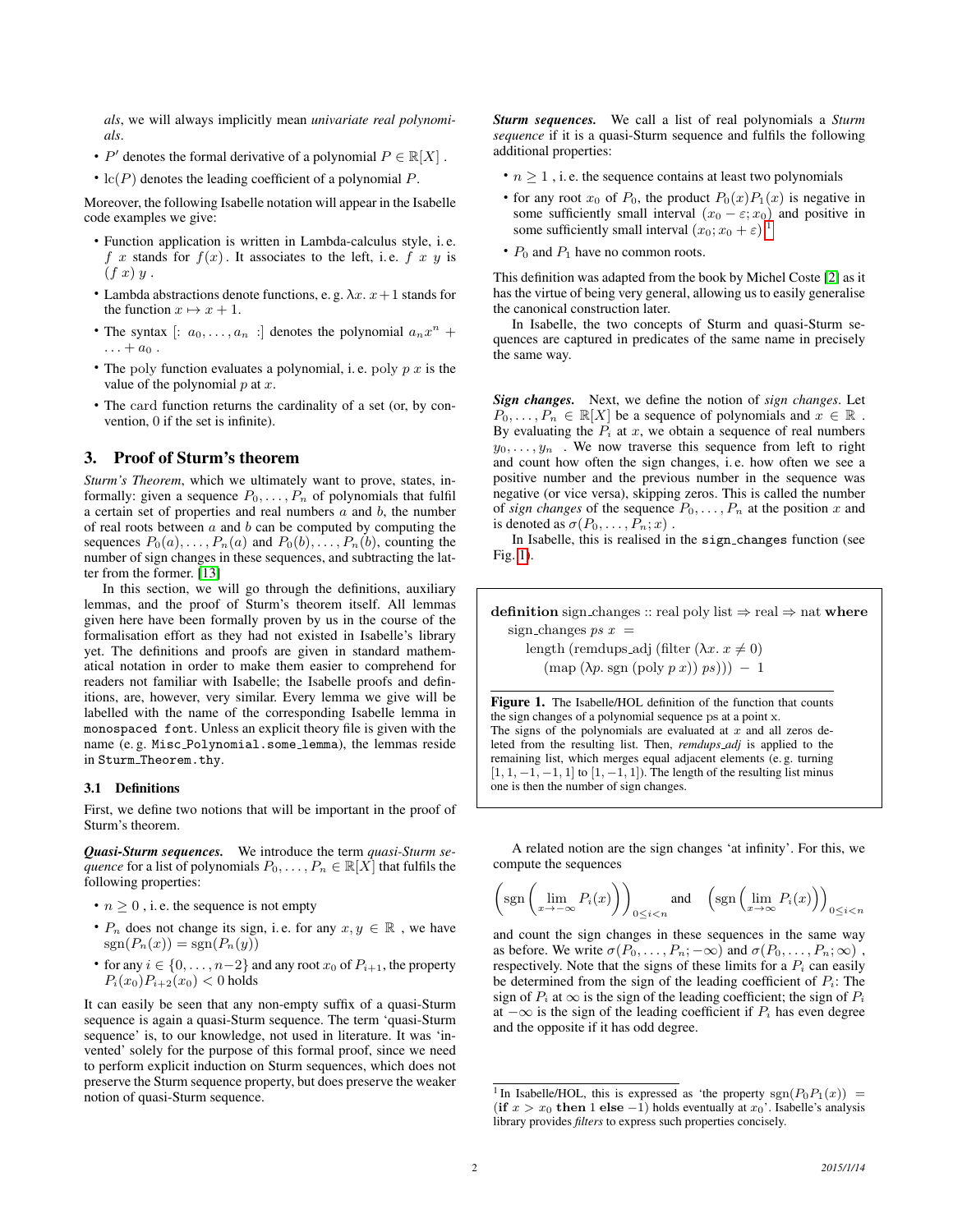### <span id="page-2-0"></span>3.2 Important auxiliary lemmas

The first auxiliary lemma describes the behaviour of polynomials at infinity and will be important for counting roots in intervals of infinite length.

<span id="page-2-5"></span>Lemma 1 (Misc\_Polynomial.polys\_inf\_sign\_thresholds). *Let*  $P \in \mathbb{R}[X] \setminus \{0\}$ . Then there exist  $l, u \in \mathbb{R}$  such that  $l < u$ , *all roots of* P *are in* (l; u) *, and*

$$
\forall x \le l. \text{ sgn}(P(x)) = \text{sgn}\left(\lim_{x \to -\infty} P(x)\right)
$$

$$
\forall x \ge u. \text{ sgn}(P(x)) = \text{sgn}\left(\lim_{x \to \infty} P(x)\right)
$$

*In words: there exist upper and lower bounds s. t. the sign of the polynomial does not change beyond the bounds and are equal to the signs of the limit.*

*Proof.* If P is constant, the statement trivially holds, so suppose P is not constant. Then the limit of  $P(x)$  at  $-\infty$  (resp.  $\infty$ ) is either  $\infty$  or  $-\infty$ . Therefore, for any bound c, there exists an *l* (resp. a *u*) such that  $P(x)$  is beyond c for every  $x \leq l$  (resp.  $x \geq u$ ). Choosing  $c = 0$ , we obtain that the sign remains constant for all  $x \leq l$  (resp.  $x \geq u$ ).

Also, since the  $P(x)$  is either  $> 0$  or  $< 0$  for all x below l (resp. above  $u$ ), it has no roots outside the interval  $(l; u)$ . Lastly, should  $l < u$  not hold already, we can simply increase u until it does.  $\square$ 

Since Sturm's theorem is based on counting sign changes, a crucial part in proving it is to formalise the counting of sign changes in a way that is convenient for subsequent proofs. In our formalisation, this was done by proving that under certain conditions, the computation of the number of sign changes of a sequence can be 'decomposed':

<span id="page-2-2"></span>**Lemma 2** (sign\_changes\_distrib). Let  $P_0, \ldots, P_n$  be a se*quence of polynomials and*  $i \in \{0, \ldots, n\}$  and  $x \in \mathbb{R}$  *. Furthermore, assume*  $P_i(x) \neq 0$ . *Then we have*  $\sigma(P_0, \ldots, P_n; x) =$  $\sigma(P_0,\ldots,P_i;x) + \sigma(P_i,\ldots,P_n;x)$ 

*Proof.* For our informal definition of sign changes, this is obvious; for the Isabelle definition using list operation, it can be proven using simple properties of the list functions. simple properties of the list functions.

<span id="page-2-3"></span>**Lemma 3** (sign\_changes\_sturm\_triple). Let  $P, Q, R \in \mathbb{R}[X]$ *and*  $x \in \mathbb{R}$  *with*  $P(x) \neq 0$  *and*  $sgn(R(x)) = -sgn(P(x))$  *. Then*  $\sigma(P,Q,R;x) = 1$ 

*Proof.* By case distinction.

Later, we will also require some algebraic properties of polynomials, such as how to eliminate multiple roots of polynomials:

<span id="page-2-6"></span>Lemma 4 (Misc\_Polynomial.poly\_div\_gcd\_squarefree). Let  $P \in \mathbb{R}[X] \setminus \{0\}$ . Let  $D := \text{gcd}(P, \overline{P}')$ . Then the following *holds:*

- *1.*  $gcd(P/D, (P/D)') = 1$ , *i.e.*  $P/D$  *and its derivative are coprime, meaning that* P/D *is* square-free *and thus has no multiple roots*
- 2.  $\forall x \in \mathbb{R}$ .  $(P/D)(x) = 0 \Longleftrightarrow P(x) = 0$ ,

*i. e.* P *and* P/D *have the same roots, disregarding multiplicity*

*Proof.* Omitted due to complexity; see formal proof in Isabelle.

### <span id="page-2-1"></span>3.3 Relating roots and Sturm sequences

We will now show how Sturm sequences can be used to determine the number of roots of polynomials in a given interval. To this end, we shall first explore when and how the number of sign changes of a Sturm sequence changes in the neighbourhood of roots and non-roots.

Informally, what we will show is that when passing through the real numbers in ascending order and tracking the number of sign changes of a Sturm sequence of a real polynomial  $P$ , that number decreases by 1 every time one passes a root of P and remains constant otherwise. From this, it should be intuitively clear that Sturm sequences can be used to count roots.

First, we show that the number of sign changes does not change in the neighbourhood of a non-root:

### <span id="page-2-4"></span>Lemma 5 (hd\_nonzero\_imp\_sign\_changes\_const).

*Let*  $P_0, \ldots, P_n$  *be a quasi-Sturm sequence and*  $x_0 \in \mathbb{R}$  *. Assume*  $P_0(x_0) \neq 0$ . Then  $\sigma(P_0, \ldots, P_n; x)$  is constant for all x in a *neighbourhood of*  $x_0$ *.* 

*Proof.* By induction over the length of the sequence

- if the sequence has length 1, the number of sign changes is, of course, 0 everywhere.
- if the sequence has length 2, we know that  $P_1$  does not change its sign anywhere by definition of a quasi-Sturm sequence. Furthermore, since  $P_0(x_0) \neq 0$ , the sign of  $P_0$  does not change in the neighbourhood of  $x_0$ , as polynomials are continuous. Since the signs are constant, the number of sign changes of the sequence  $P_0$ ,  $P_1$  then also remains constant in the neighbourhood of  $x_0$ .
- if the sequence has length  $\geq 3$  and  $P_1(x_0) \neq 0$ , then we have  $P_1(x) \neq 0$  for all x in a neighbourhood of  $x_0$  due to continuity. Lemma [2](#page-2-2) then implies

$$
\sigma(P_0, \dots, P_n; x) = \sigma(P_0, P_1; x) + \sigma(P_1, \dots, P_n; x)
$$
  
(for all x in a NH of x<sub>0</sub>)

The first summand is constant in a neighbourhood of  $x_0$  because  $P_0(x_0)$  and  $P_1(x_0)$  and non-zero, so their signs do not change in a neighbourhood of  $x_0$ . The second summand is also constant in a neighbourhood of  $x_0$  by induction hypothesis.

if the sequence has length  $\geq 3$  and  $P_1(x_0) = 0$ , we have  $P_0(x_0)P_2(x_0)$  < 0 by the definition of a quasi-Sturm sequence and thus  $P_0(x_0) \neq 0$ ,  $P_2(x_0) \neq 0$ , and  $sgn(P_2(x_0)) =$  $sgn(P_0(x_0))$ . Due to continuity, we then have  $P_0(x) \neq 0$ ,  $P_2(x) \neq 0$ , and  $sgn(P_2(x)) = -sgn(P_0(x))$  for all x in a neighbourhood of  $x_0$ . With Lemma [2,](#page-2-2) we have:

$$
\sigma(P_0, \dots, P_n; x) = \sigma(P_0, P_1, P_2; x) + \sigma(P_2, \dots, P_n; x)
$$
  
(for all x in a NH of x<sub>0</sub>)

With Lemma [3,](#page-2-3) we then have  $\sigma(P_0, P_1, P_2; x) = 1$  (i.e. constant). As for the second summand, we know that  $P_2, \ldots, P_n$  is again a quasi-Sturm sequence and  $P_2(x_0) \neq 0$ , so we can apply the induction hypothesis and obtain that  $\sigma(P_2, \ldots, P_n; x)$ , too, is constant for all x in the neighbourhood of  $x_0$ .

 $\Box$ 

Note: the Isabelle proof works with a recursive function called split\_sign\_changes that breaks the quasi-Sturm sequence into a series of sequences of length  $\leq$  3 in the same manner as the induction above. This allows us to carry out the proof in several smaller steps. Moreover, the definition of split\_sign\_changes as a recursive function in Isabelle automatically generates an appropriate induction rule that makes the proof more convenient.

 $\Box$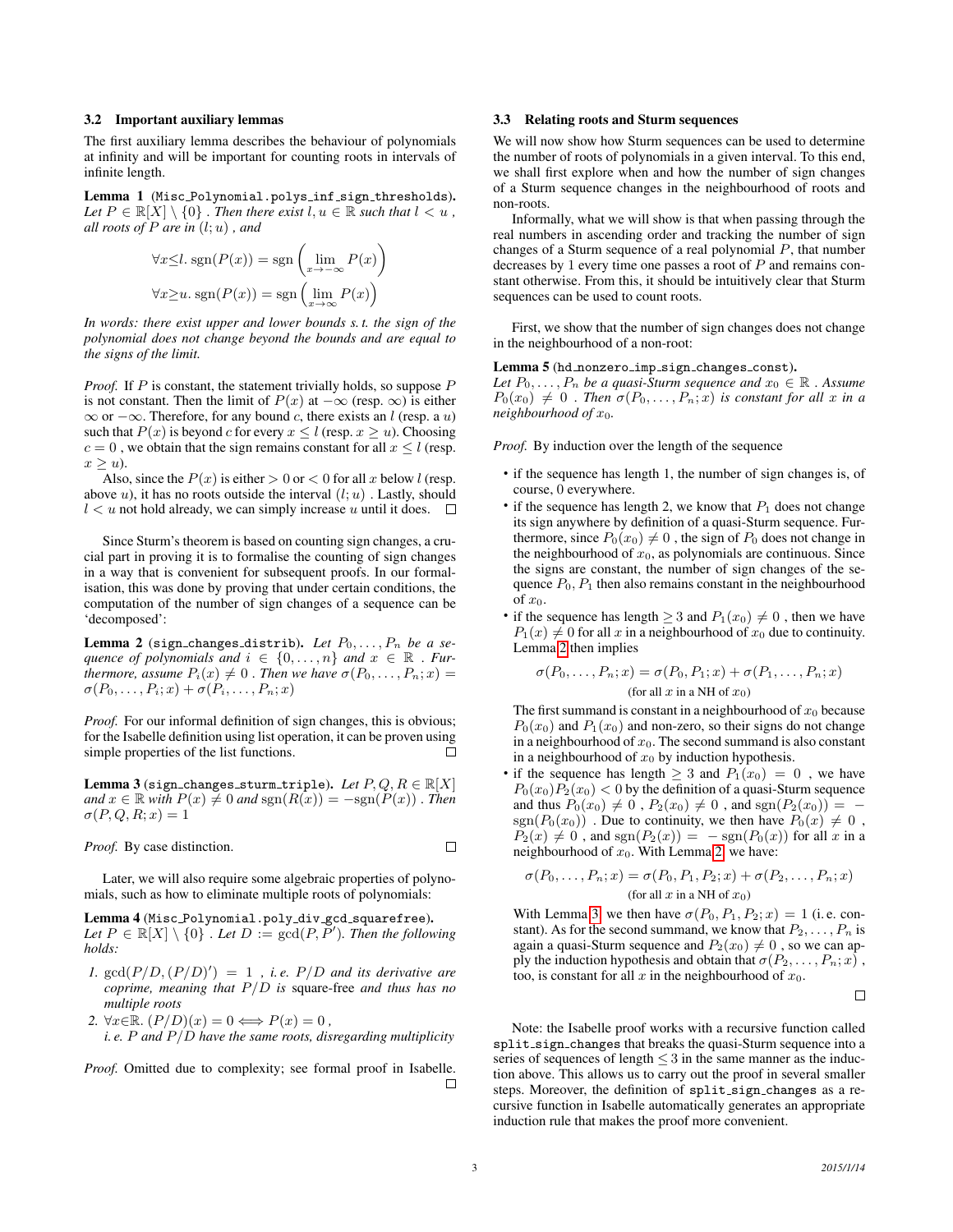Now we will show that the number of sign changes decreases when passing through a root:

<span id="page-3-1"></span>**Lemma 6** (p\_zero). Let  $P_0, \ldots, P_n$  be a Sturm sequence and  $x_0 \in \mathbb{R}$ . Assume  $P_0 \neq 0$  and  $P_0(x_0) = 0$ . Then:

$$
\sigma(P_0, \dots, P_n; x) = \begin{cases} \sigma(P_0, \dots, P_n; x_0) + 1 & \text{for } x < x_0 \\ \sigma(P_0, \dots, P_n; x_0) & \text{for } x \ge x_0 \end{cases}
$$
  
(for all x in a NH of  $x_0$ )

*Proof.* From the definition of a Sturm sequence, we know that  $P_0(x_0) = 0$  implies  $P_1(x_0) \neq 0$ . Therefore,  $P_1(x_0)$  has the same non-zero sign in a neighbourhood of  $x_0$ . Moreover, for all x in a neighbourhood of  $x_0$ , we have  $P_0(x)P_1(x) < 0$  if  $x < x_0$  and  $P_0(x)P_1(x) > 0$  if  $x > x_0$ . With Lemma [2,](#page-2-2) we have:

$$
\sigma(P_0, \ldots, P_n; x) = \sigma(P_0, P_1; x) + \sigma(P_1, \ldots, P_n; x)
$$
  
(for all x in a NH of  $x_0$ )

Since  $P_1(x) \neq 0$  in a neighbourhood of  $x_0$ , we can apply Lemma [5](#page-2-4) and obtain:

$$
\sigma(P_1, \ldots, P_n; x) = \sigma(P_1, \ldots, P_n; x_0)
$$
  
(for all x in a NH of x<sub>0</sub>)

Of course, since  $P_0(x_0) = 0$ , we also have:

$$
\sigma(P_1,\ldots,P_n;x_0)=\sigma(P_0,\ldots,P_n;x_0)
$$

In summary, we have shown so far that:

$$
\sigma(P_0, \dots, P_n; x) = \sigma(P_0, P_1; x) + \sigma(P_0, \dots, P_n; x_0)
$$
  
(for all x in a NH of  $x_0$ )

Therefore, what remains to be shown is that  $\sigma(P_0, P_1; x) = 1$ for  $x < x_0$  and  $\sigma(P_0, P_1; x) = 0$  for  $x > x_0$  for all x in a neighbourhood of  $x_0$ . This is a simple consequence of  $P_0(x)P_1(x) < 0$ for  $x < x_0$  and  $P_0(x)P_1(x) > 0$  for  $x > x_0$ .  $\Box$ 

Using these results, we can now prove Sturm's Theorem with induction over the number of roots in the given interval:

<span id="page-3-2"></span>Lemma 7 (count\_roots\_between). *Let*  $P_0, \ldots, P_n$  *be a Sturm sequence with*  $P_0 \neq 0$  *and*  $x_0 \in \mathbb{R}$  *. Fix*  $a, b \in \mathbb{R}$  *with*  $a \leq b$  *. Then the following holds:*

$$
|\{x \in (a;b] \mid P_0(x) = 0\}| =
$$
  
=  $\sigma(P_0, \dots, P_n; a) - \sigma(P_0, \dots, P_n; b)$ 

*Proof.* By induction over  $k := |\{x \in (a, b] \mid P_0(x) = 0\}|$  for arbitrary a, b.

- if  $k = 0$ , we have  $P_0(x) \neq 0$  for all  $x \in (a, b]$ . We now distinguish two cases:
	- if  $P_0(a) \neq 0$ , we have  $P_0(x) \neq 0$  for all  $x \in [a, b]$ . Lemma [5](#page-2-4) then implies that  $\sigma(P_0, \ldots, P_n)$  is constant in the neighbourhood of all  $x \in [a, b]$  and must therefore be constant in the entire interval  $[a; b]$ .
	- if  $P_0(a) = 0$ , we know from Lemma [6](#page-3-1) that

$$
\sigma(P_0,\ldots,P_n;x)=\sigma(P_0,\ldots,P_n;a)
$$

for all  $x \in (a; a + \varepsilon)$  for some  $\varepsilon > 0$ , i.e.  $\sigma(P_0, \ldots, P_n)$ is constant in the right neighbourhood of  $a$ . Furthermore, using  $P_0(x) \neq 0$  for all  $x \in (a, b]$  and Lemma [5,](#page-2-4) we obtain that  $\sigma(P_0, \ldots, P_n)$  is constant in the neighbourhood of every  $x \in (a; b]$  . Therefore,  $\sigma(P_0, \ldots, P_n)$  is constant on the entire interval  $[a; b]$ .

Since  $\sigma(P_0, \ldots, P_n)$  is constant on the entire interval  $[a; b]$ , we have

$$
\sigma(P_0,\ldots,P_n;a)-\sigma(P_0,\ldots,P_n;b)=0.
$$

This is exactly the number of roots of  $P_0$  in  $(a; b]$ .

• if  $k > 0$ , we take the smallest root of  $P_0$  in the interval  $(a, b]$ and call it  $x_2$ . From Lemma [6,](#page-3-1) we know that for all x in a sufficiently small left neighbourhood of  $x_2$ :

$$
\sigma(P_0,\ldots,P_n;x)=\sigma(P_0,\ldots,P_n;x_2)+1
$$

Let  $x_1$  then be some value in  $(a; x_2)$  that is in this neighbourhood. We know that  $P_0$  has no roots in the interval  $(a; x_1]$  and thus

$$
\sigma(P_0, \dots, P_n; a) \stackrel{\text{IH}}{=} \newline \sigma(P_0, \dots, P_n; x_1) = \newline = \sigma(P_0, \dots, P_n; x_2) + 1
$$

Furthermore, the number of roots of  $P_0$  in the interval  $(x_2; b]$  is exactly  $k - 1$ , so by induction hypothesis,

$$
\sigma(P_0,\ldots,P_n;x_2)-\sigma(P_0,\ldots,P_n;b)=k-1
$$

Adding these two equations yields

$$
\sigma(P_0,\ldots,P_n;a) - \sigma(P_0,\ldots,P_n;b) = k
$$

<span id="page-3-3"></span>**Lemma 8** (count roots). Let  $P_0, \ldots, P_n$  be a Sturm sequence *with*  $P_0 \neq 0$ . *Then the following holds:* 

$$
|\{x \mid P_0(x) = 0\}|
$$
 =  
=  $\sigma(P_0, ..., P_n; -\infty) - \sigma(P_0, ..., P_n; \infty)$ 

*Proof.* Using Lemma [1](#page-2-5) for every  $P_i$  and taking the smallest lower bound l and largest upper bound u, we obtain  $l, u \in \mathbb{R}$  with  $l \leq u$ such that  $P_0$  has no roots outside the interval  $(l; u)$  and for all  $P_i$ :

$$
sgn(P_i(l)) = sgn\left(\lim_{x \to -\infty} P_i(x)\right)
$$

$$
sgn(P_i(u)) = sgn\left(\lim_{x \to \infty} P_i(x)\right)
$$

It is then easy to see that the number of sign changes of the sequence  $P_0, \ldots, P_n$  at l resp. u can be determined by considering the signs of the limits of the  $P_i$  at  $\pm \infty$  instead of  $P_i(u)$  and  $P_i(l)$ . Since all roots of  $P_0$  lie in the interval  $(l; u)$ , we have thus shown that the total number of roots of  $P_0$  can be determined in the way described above. П

Note: similar statements for the usage of  $\sigma$  at  $\pm\infty$  to compute the number of roots >  $a, \langle a, \rangle \ge a$ , or  $\langle a \rangle$  a for some fixed  $a \in \mathbb{R}$ can be proven analogously.

# <span id="page-3-0"></span>4. Constructing Sturm sequences

#### 4.1 The canonical Sturm sequence

The canonical Sturm sequence  $P_0, \ldots, P_n$  of a polynomial  $P \in$  $\mathbb{R}[X]$  is constructed as follows:

$$
P_i = \begin{cases} P & \text{for } i = 0\\ P' & \text{for } i = 1\\ -P_{i-2} \bmod P_{i-1} & \text{otherwise} \end{cases}
$$

The corresponding Isabelle function is Sturm\_Theory.sturm.

n is chosen such that  $n \geq 1$  and  $P_n$  is constant, since this will simplify formalisation. Choosing a higher value for  $n$  only results in a number of zero polynomials at the end of the sequence, which do not change the result in any way. Note that this construction always terminates as the degree of the polynomials involved strictly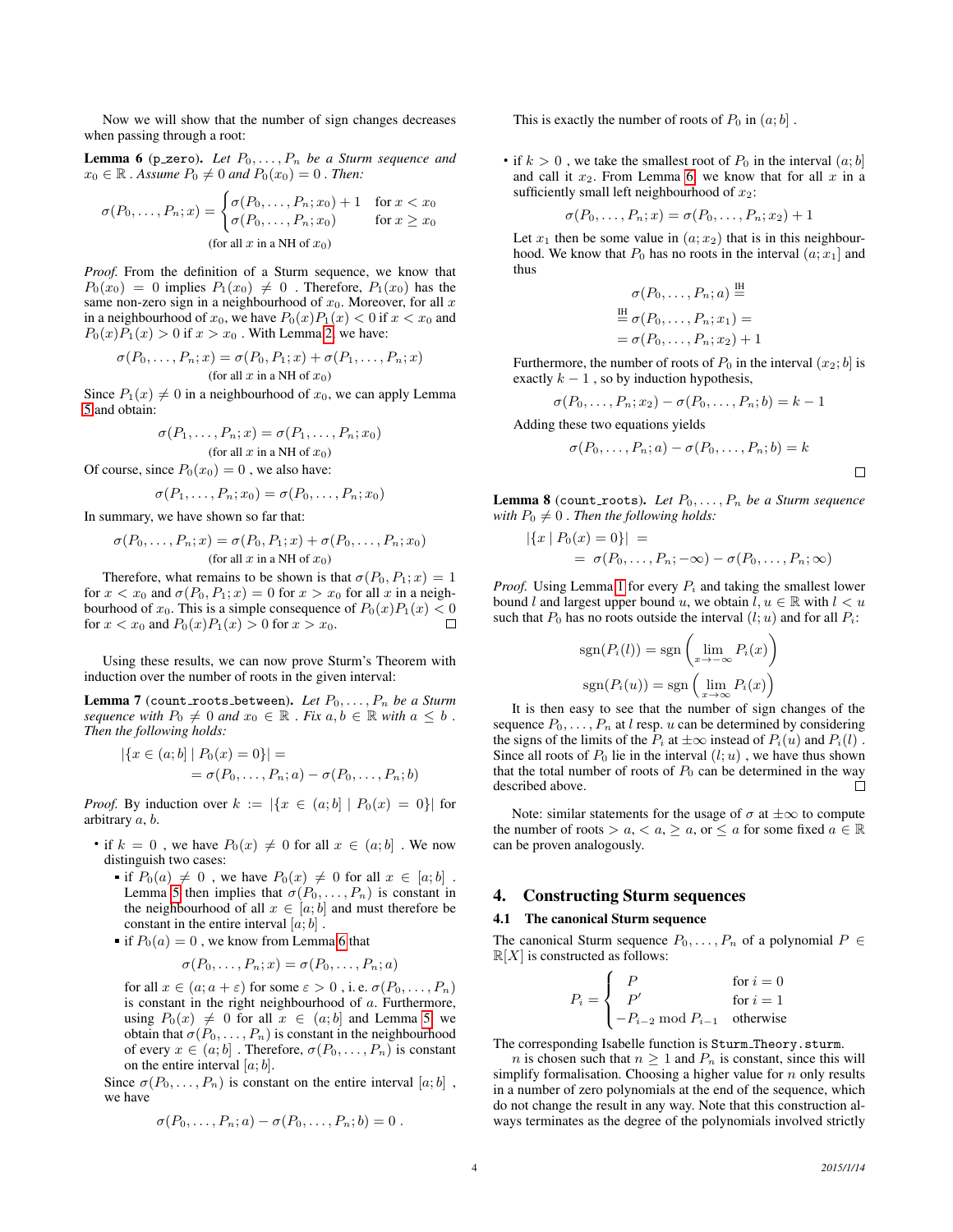decreases with every step, so that one reaches a constant polynomial in finitely many steps.

We will now show that this construction is indeed a Sturm sequence as defined before.

### <span id="page-4-1"></span>**Lemma 9** (sturm\_gcd). *In a canonical Sturm sequence*  $P_0, \ldots, P_n$ any  $P_i$  *is divided by*  $gcd(P, P')$ *.*

*Proof.* By induction on  $i$  using the fact that

$$
gcd(R, S) = gcd(S, R \bmod S) = gcd(S, -R \bmod S)
$$

 $\Box$ 

#### <span id="page-4-0"></span>Lemma 10 (sturm\_adjacent\_root\_not\_squarefree).

*If two adjacent polynomials in a canonical Sturm sequence have a common root, the root is a multiple root of the first polynomial.*

*Proof.* We show that if  $P_i(x) = P_{i+1}(x) = 0$ , then  $\forall i$ .  $P_i(x) =$ 0, i. e. if  $x$  is a root of two adjacent polynomials in the canonical Sturm sequence, then it is also a root of all the polynomials to their left. This can easily be shown by induction over  $i$ , using the definition of the canonical Sturm sequence.

We then have, in particular, that  $\tilde{P_0}(x) = P_1(x) = P'_0(x) = 0$ , which means that x is a multiple root of  $P_0$ .

**Lemma 11** (sturm\_seq\_sturm). Let  $P \in \mathbb{R}[X]$  with no multiple *roots. Then the canonical Sturm sequence construction of* P *yields an actual Sturm sequence.*

*Proof.* We simply prove the five conditions a Sturm sequence has to satisfy:

- *The sequence has at least length 2 Proof.* Obvious, by definition
- P<sup>n</sup> *does not change its sign Proof.* Obvious, since  $P_n$  is constant
- $P_0$  *and*  $P_1$  *have no common roots: Proof.*  $P_0 = P$  and  $P_1 = P'$ , so if  $P_0$  and  $P_1$  had a common root, it would be a multiple root of P, which contradicts our assumption.
- *For any*  $i \in \{0, ..., n-2\}$  *and any root*  $x_0$  *of*  $P_{i+1}$ *, the property*  $P_i(x_0)P_{i+2}(x_0) < 0$  *holds*

*Proof.* By construction, we have  $P_{i+2} = -P_i$  *mod*  $P_{i+1}$  and thus  $P_i = P_{i+1}Q - P_{i+2}$  for some  $Q \in \mathbb{R}[X]$ . With  $P_{i+1}(x_0) = 0$ , this implies that  $P_{i+2}(x) = -P_i(x)$ , and because of Lemma [10](#page-4-0) and the fact that  $P$  has no multiple roots, we also have  $P_i(x) \neq 0$  and thus  $P_i(x)P_{i+2}(x) < 0$ .

• For any root  $x_0$  of  $P_0$ , the product  $P_0(x)P_1(x)$  is negative *in some sufficiently small interval*  $(x_0 - \varepsilon; x_0)$  *and positive in some sufficiently small interval*  $(x_0; x_0 + \varepsilon)$ 

*Proof.* Since  $P_0 = P$  and  $P_1 = P'$  are polynomials and therefore continuous, there exists some neighbourhood of  $x_0$ that does not contain any roots of either  $P_0$  or  $P_1$ . For any  $x < x_0$  in that neighbourhood, we can then apply the mean value theorem to obtain some  $\xi \in [x; x_0]$  with

$$
P'(\xi)(x - x_0) = P(x) - P(x_0) = P(x)
$$

Due to  $x < x_0$ , this implies  $sgn(P(x)) = -sgn(P'(\xi))$ . Furthermore, recall that we chose a neighbourhood of  $x_0$  that contains no roots of  $P$  or  $P'$ ; therefore,

$$
0 \neq \text{sgn}(P'(\xi)) = \text{sgn}(P'(x)) = -\text{sgn}(P(x))
$$

This directly implies  $P(x)P'(x) < 0$ . Similarly, for any  $x > x_0$  in that neighbourhood, we can use the same argument to find that  $P(x)P^{(r)}(x) > 0$ .

$$
\Box
$$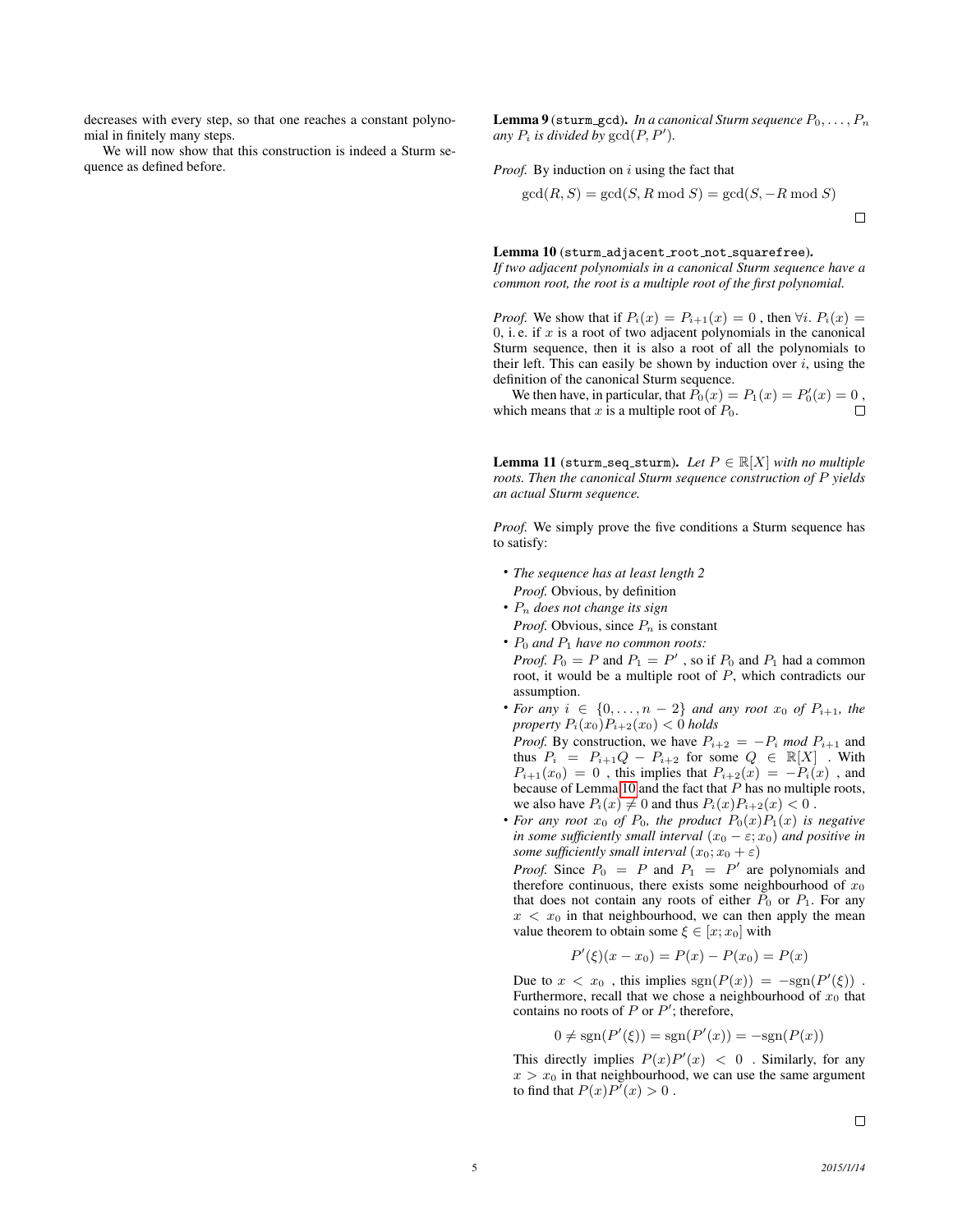### 4.2 The case of multiple roots

We now need to find a way to handle polynomials that contain multiple roots. Of course, one way to handle a polynomial with multiple roots is to use Lemma [4](#page-2-6) and 'divide away' the 'excess roots<sup>7</sup> by dividing the polynomial P by  $gcd(P, P')$ . However, it turns out that as long as the interval bounds  $a$  and  $b$  are not multiple roots of P themselves, i. e. at least one of  $P(a) \neq 0$  and  $P'(a) \neq 0$ and at least one of  $P(b) \neq 0$  and  $P'(b) \neq 0$  holds, one can simply use the canonical Sturm sequence without any modification. To show this, we will first prove the following auxiliary result:

### Lemma 12 (sturm\_seq\_sturm\_squarefree').

Let  $P \in \mathbb{R}[X] \setminus \{0\}$ . Let  $P_0, \ldots, P_n$  be the result of the ca*nonical Sturm sequence construction of*  $P$  *and define*  $Q_i :=$  $P_i/\gcd(P, P')$  *. Then*  $Q_0, \ldots, Q_n$  *is a Sturm sequence and*  $Q_0$ *has the same roots, disregarding multiplicity, as* P*.*

*Proof.* First, we note that  $gcd(P, P') \neq 0$ , since  $P \neq 0$  by assumption. Furthermore, Lemma [9](#page-4-1) implies that  $gcd(P, P') | P_i$ for all i, thus  $Q_i \in \mathbb{R}[X]$ , i.e. the  $Q_i$  really are polynomials. This means that our definition of  $Q_0, \ldots, Q_n$  is well-defined. Now we show that the five properties for a Sturm sequence are satisfied:

- *The sequence has at least length 2 Proof.* Obvious by construction of  $Q_0, \ldots, Q_n$
- Q<sup>n</sup> *does not change its sign Proof.* Obvious;  $P_n$  is constant, so  $Q_n$  is, too
- Q<sup>0</sup> *and* Q<sup>1</sup> *have no common roots*

*Proof.* By construction, we know that  $Q_0 = P/\gcd(P, P')$ and  $Q_1 = P'/\text{gcd}(P, P')$ . Obviously,  $Q_0$  and  $Q_1$  are then coprime and cannot have any common roots.

• *For any*  $i \in \{0, \ldots, n\}$  *and any root*  $x_0$  *of*  $Q_{i+1}$ *, the property*  $Q_i(x_0)Q_{i+2}(x_0) < 0$  *holds* 

*Proof.* By construction of the canonical Sturm sequence, we have:

$$
P_{i+2} = -P_i \bmod P_{i+1}
$$

Therefore, we have:

$$
(P_i \text{ div } P_{i+1}) \cdot P_{i+1} - P_{i+2} = P_i
$$

Let  $D := \gcd(P, P')$ . Since D divides all the  $P_j$ , we have  $P_i = D \cdot \breve{Q}_i$ ,  $P_{i+1} = D \cdot Q_{i+1}$ , and  $P_{i+2} = D \cdot Q_{i+2}$  and thus:

$$
(D \cdot Q_i \text{ div } D \cdot Q_{i+1}) \cdot D \cdot Q_{i+1} - D \cdot Q_{i+2} = D \cdot Q_i
$$

Cancelling  $D$  (allowed since  $\mathbb{R}[X]$  is an integral domain and  $D \neq 0$ ) yields:

$$
(Q_i \text{ div } Q_{i+1}) \cdot Q_{i+1} - Q_{i+2} = Q_i
$$

Since  $x_0$  is a root of  $Q_{i+1}(x_0)$ , we then have:

$$
-Q_{i+2}(x_0) = Q_i(x_0)
$$

Since  $gcd(Q_i, Q_{i+1}) = 1$  and  $x_0$  is a root of  $Q_{i+1}(x_0)$ ,  $x_0$ cannot be a root of  $Q_i$  and thus we have:

$$
Q_i(x_0)Q_{i+2}(x_0) = -Q_i(x_0)^2 < 0
$$

• For any root  $x_0$  of  $Q_0$ , the product  $Q_0(x)Q_1(x)$  is negative *in some sufficiently small interval*  $(x_0 - \varepsilon; x_0)$  *and positive in some sufficiently small interval*  $(x_0; x_0 + \varepsilon)$ :

*Proof.* Let, again,  $D := \gcd(P, P')$ . Obtain some  $\varepsilon > 0$  such that the following two properties hold:

- 1. *D* does not have a root in  $(x_0 \varepsilon; x_0 + \varepsilon) \setminus \{x_0\}$
- 2.  $P_0(x)P_1(x) < 0$  for all  $x \in (x_0-\varepsilon; x_0)$  and  $P_0(x)P_1(x) >$ 0 for all  $x \in (x_0; x_0 + \varepsilon)$

Then we have, for any 
$$
x
$$
 in  $(x_0 - \varepsilon; x_0 + \varepsilon) \setminus \{x_0\}$ :

$$
P_0(x)P_1(x) = Q_0(x)Q_1(x) \cdot \underbrace{D(x)^2}_{>0}
$$

This then obviously implies the property we want to show.

It remains to show that  $Q_0$  has the same roots, disregarding multiplicity, as  $P = P_0$ . This is precisely the statement of Lemma [4.](#page-2-6)

Of course, there is no reason to use this construction in practice, since if one has computed  $gcd(P, P')$  already, it is easier to compute the canonical Sturm sequence of  $P/\gcd(P, P')$  directly than to compute the canonical Sturm sequence of  $P$  and then divide every polynomial in it by  $gcd(P, \hat{P}')$ . However, the result becomes useful when combined with the following insight:

Lemma 13 (sturm\_sturm\_squarefree'\_same\_sign\_changes). *Let*  $P \in \mathbb{R}[X] \setminus \{0\}$ . *Let*  $P_0, \ldots, P_n$  *and*  $Q_0, \ldots, Q_n$  *be as in the previous lemma. Then the following holds:*

*1.*  $\forall x \in \mathbb{R}$ .  $P(x) \neq 0 \lor P'(x) \neq 0 \Longrightarrow$  $\sigma(Q_0,\ldots,Q_n;x)=\sigma(P_0,\ldots,P_n;x)$ 2.  $\sigma(Q_0,\ldots,Q_n;\pm\infty)=\sigma(P_0,\ldots,P_n;\pm\infty)$ 

*Proof.*

1. Let  $D := \gcd(P, P')$ . Consider an arbitrary  $x \in \mathbb{R}$  for which  $P(x) \neq 0$  or  $P'(x) \neq 0$ , i. e.  $D(x) \neq 0$ . Then we have for all i:

$$
sgn(Q_i(x)) = sgn(P_i(x)/D(x)) = sgn(P_i(x)) \cdot sgn(D(x))
$$

It is now easy to see that in both of the two cases  $D(x) > 0$  and  $D(x) < 0$ , the number of sign changes in the two sequences is the same, since the signs in  $Q_0, \ldots, Q_n$  are all either the same as in  $P_0, \ldots, P_n$  or all flipped w. r. t. the signs in  $P_0, \ldots, P_n$ .

2. We now consider the case of  $\pm \infty$ . Since  $P_i = Q_i \cdot D$ , we obviously have  $lc(P_i) = lc(D) \cdot lc(Q_i)$ . When considering the way in which  $\sigma$  at  $\pm \infty$  can be computed using the leading coefficients, it is then again obvious that the two sign sequences are either the same or one is 'flipped' w. r. t. the other; either way, we have  $\sigma(Q_0, \ldots, Q_n; \pm \infty) = \sigma(P_0, \ldots, P_n; \pm \infty)$ .

П

In conclusion: if we want to count the roots of some  $P$  between bounds  $a, b \in \mathbb{R}$  with  $a \leq b$ , we use  $\sigma$  with a Sturm sequence of P, and such a Sturm sequence can be obtained by applying the canonical Sturm sequence construction to  $P$  if neither  $a$  nor  $b$  are roots of both P and  $P'$ , or by applying it to  $P/\gcd(P, P')$  if they are.

### <span id="page-5-0"></span>5. Proof Method

We now use the results proven so far in order to implement an Isabelle proof method for a number of interesting categories of proper-ties of real polynomials.<sup>[2](#page-5-1)</sup> The name of this proof method is sturm. Given a goal statement, sturm performs some pre-processing and analysis and applies an appropriate rule. This replaces the goal with another, executable statement involving Sturm sequences. Then, Isabelle's code generator [\[4\]](#page-9-1) is invoked on this new goal in order to prove it by evaluation.

<span id="page-5-1"></span><sup>2</sup> To be precise, while it does count *real* roots, both the polynomial coefficients and the bounds of the interval of interest must be from a set of numbers with which Isabelle's code generator can perform computations. At the moment, this means rational numbers; in the future, it could be extended to e. g. algebraic real numbers. General real numbers are, of course, problematic for computations on a computer.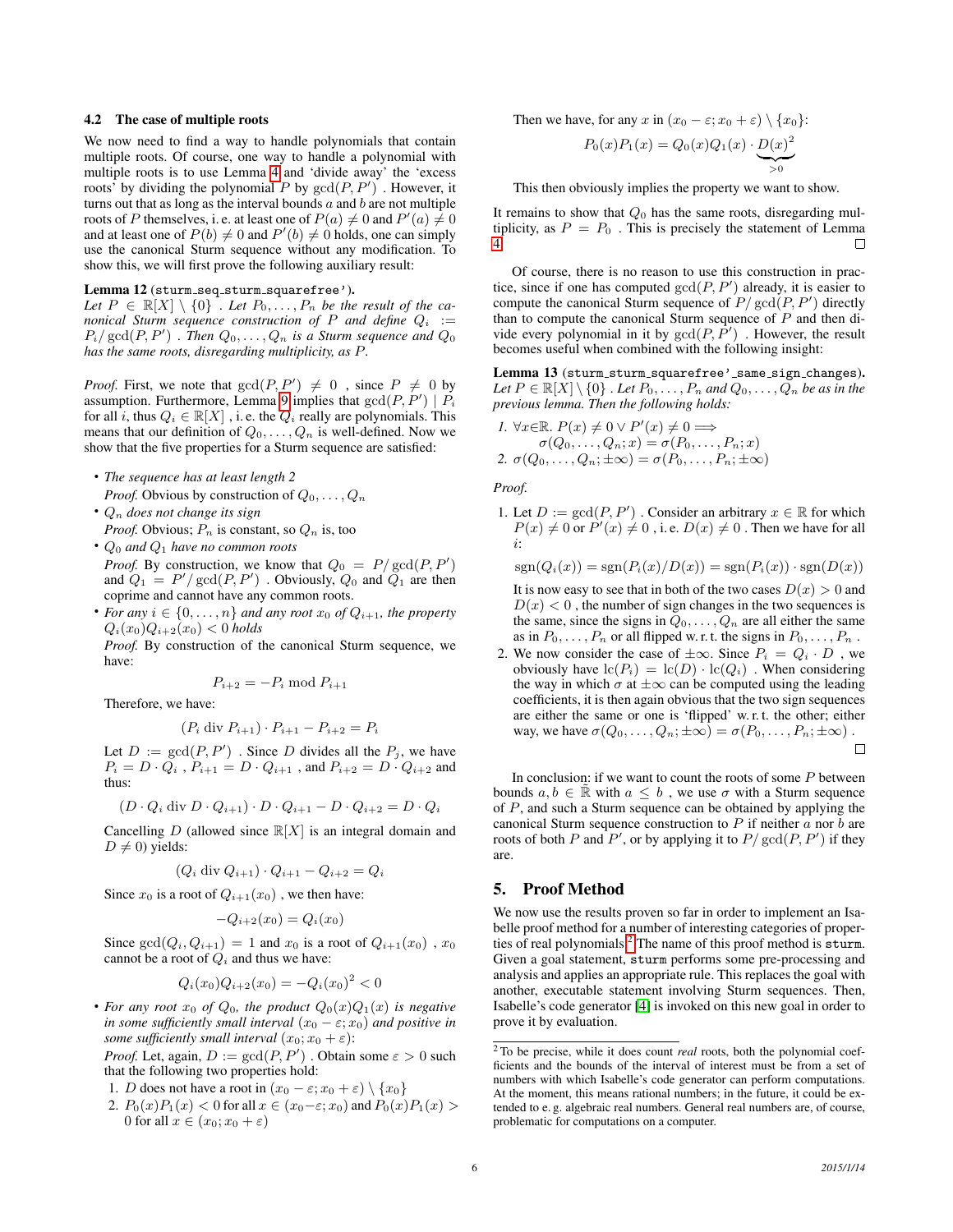lemma card  $\{x : \text{real. } (x-1)^2 * (x+1) * (x^2+1) = 0\} = 2$  by sturm lemma card  $\{x : \text{real.} -0.010831 \le x \land x \le 0.010831 \land x \le 0.010831 \}$ poly  $[: 0, -17/2097152, -49/16777216, 1/6, 1/24, 1/120: ] x = 0} = 3$  by sturm lemma card  $\{x : \text{real. } x^3 + x = 2 \cdot x^2 \land x^3 - 6 \cdot x^2 + 11 \cdot x = 6\} = 1$  by sturm lemma card  $\{x : \text{real. } x^3 + x = 2 \cdot x^2 \lor x^3 - 6 \cdot x^2 + 11 \cdot x = 6\} = 4$  by sturm lemma  $(x::real)^2 + 1 > 0$  by sturm lemma  $(x::real) > 1 \implies x^3 > 1$  by sturm lemma  $[(x::real) > 0; x \le 2/3] \implies x * x \ne x$  by sturm lemma  $|(x::real)-3|<2 \implies 5+6*x-x^2>0$  by sturm lemma  $(x::real) \ge -1 \Longrightarrow x \le 2 \Longrightarrow 3*x^3+2 \ge x^4+x^2+3*x$  by sturm lemma  $∃x :: real. -1 ≤ x ∧ x ≤ 1 ∧ 1 - x * x ≥ 0$  by sturm lemma mono (λ $x$  :: real.  $x^3 + 12 * x^2 + 60 * x + 120$ ) by sturm lemma strict\_mono ( $\lambda x$  :: real.  $x^5 + 30 * x^4 + 420 * x^3 + 3360 * x^2 + 15120 * x + 30240$ ) by sturm **lemma**  $(x::real) \neq y \Longrightarrow x^3 \neq y^3$  by sturm lemma abs  $(x::real) < 1 \Longrightarrow$  $(3969/65536 + 63063/4096 * x<sup>6</sup> + 1792791/4096 * x<sup>10</sup> + 3002285/4096 * x<sup>18</sup> + 6600165/4096 * x<sup>14</sup>$  $-$  72765/65536  $\ast$   $x^4$   $-$  3558555/32768  $\ast$   $x^8$   $-$  10207769/65536  $\ast$   $x^{20}$   $-$  35043645/32768  $\ast$   $x^{12}$  $-95851899/65536*x^{16})^{10} > 0$  by sturm Figure 2. Concrete examples of statements that can be proven in Isabelle/HOL by the sturm method.

<span id="page-6-1"></span>We will now give an overview of the different categories of statements sturm can prove and how it achieves this.

*Number of roots.* The statements that were proven in Lemma [7](#page-3-2) and Lemma [8](#page-3-3) were that Sturm sequences can be used to count the roots of a polynomial P in an interval of the form  $(a, b]$  for  $a, b \in \mathbb{R}$  with  $a < b$ . However, this can be generalised to arbitrary intervals  $(a; b)$ ,  $[a; b)$ ,  $(a; b]$ , and  $[a; b]$  for  $a, b \in \mathbb{R}$ . This is achieved by performing a case distinction on whether  $a$  and b are roots themselves and, if they are, adding/subtracting 1 from the number determined with the Sturm sequence.

*Pre-processing.* Pre-processing of the goal statement is performed in order to normalise statements such as  $x \cdot x = x$  to the form

poly 
$$
[: 0, -1, 1:]
$$
  $x = 0$ 

and analogously for inequalities. Furthermore, statements such as  $∀x∈I. P(x) ≠ 0$  can be reduced to counting the number of roots and checking that it is 0.

*Logical connectives.* We can further generalise our method to allow composition of polynomial equations with the logical operators ∧ and ∨. To do that, note that the following holds:

$$
P(x) = 0 \land Q(x) = 0 \iff \gcd(P, Q)(x) = 0
$$
  

$$
P(x) = 0 \lor Q(x) = 0 \iff (P \cdot Q)(x) = 0
$$

We can therefore reduce any combination of polynomial equations with  $\wedge$  and  $\vee$  to a single equation of the form  $P(x) = 0$ .

*Strict universally-quantified inequalities.* Note that  $\forall x. P(x) >$ 0 holds iff P has no roots and  $\lim_{x\to\infty} P(x) = \infty$ . Also,  $\forall x \in I$ .  $P(x) > 0$  holds iff P has no roots in I and  $P(x) > 0$ for some arbitrary  $x \in I$ . This allows us to decide single strict inequalities on polynomials, i. e.  $\forall x \in I$ .  $P(x) > Q(x)$ . However, we cannot decide complex combinations of several inequalities with  $\wedge$  and  $\vee$  such as  $\forall x \in I$ .  $P_1(x) > Q_1(x) \vee P_2(x) > Q_2(x)$ .

*Non-strict universally-quantified inequalities.* Deciding nonnegativity (resp. non-positivity) of polynomials is more involved. We need to split the interval in question into disjoint and adjacent sub-intervals such that each of these sub-intervals contains exactly one root and the polynomial is positive (resp. negative) at the border of each of them. (Some additional case distinction is necessary if the interval borders themselves are roots.)

It is more convenient to compute the required partition of the interval *outside* of Isabelle, in unverified ML code. This partition is then used as a *witness* to prove the non-negativity (resp. nonpositivity) of the polynomial by using a rule that states that if the premises stated above hold for a partition of an interval, the polynomial is non-negative (resp. non-positive) on the interval.

To prove non-negativity of P on  $(a, b]^3$  $(a, b]^3$ , the ML code finds suitable splitting points  $c_1, \ldots, c_k$  by bisection. These splitting points satisfy  $a < c_1 < \ldots < c_k < b$ . To find these points, bisection is performed with the initial partition  $(a, b]$  until every sub-interval contains exactly one root. If one of the splitting points found by bisection is a root of  $P$ , it is shifted to the side by a sufficiently small amount. The end result is then an ascending list of points  $a, c_1, \ldots, c_k, b$ , none of which are roots, such that exactly one root lies between two adjacent numbers. It is then easy to

<span id="page-6-0"></span> $3$  If the given interval bounds are infinite, the algorithm first replaces them by equivalent finite bounds by doubling the initial guess 1 until all roots lie within these bounds. If  $a$  or  $b$  are roots themselves, they are shifted to the left or right by a sufficiently small amount. This shifting can be justified by the fact that non-zero polynomials are continuous and only have finitely many roots.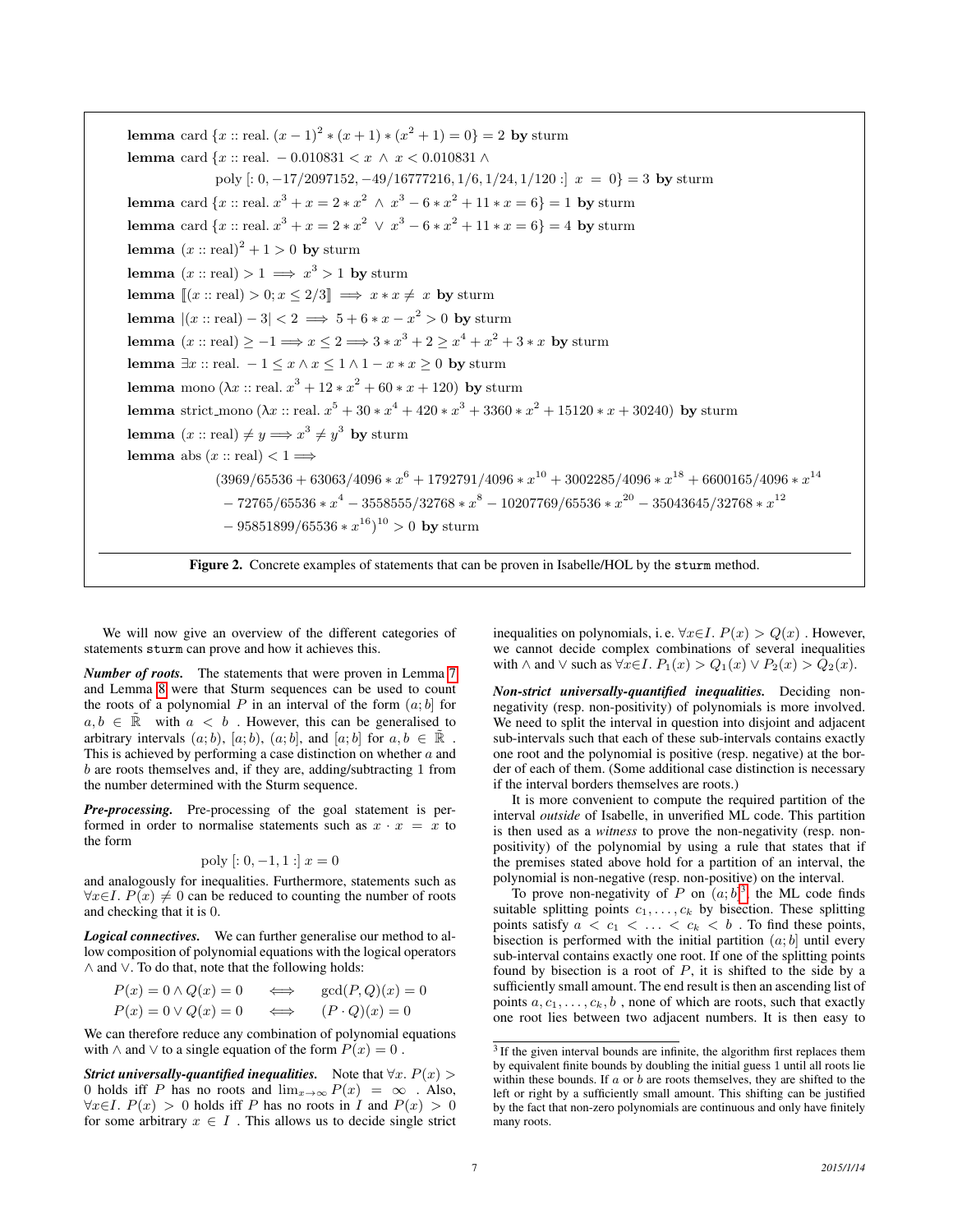see that the polynomial is non-negative iff it is positive at each of these points. Obviously, this algorithm always terminates and always finds a correct partition.

The fact that this code is unverified is relatively unproblematic as it does not compromise soundness in any way. If it were to contain a bug and return an incorrect partition, the proof method would fail even if the goal was provable, rendering the proof method *incomplete*. Soundness, on the other end, is not affected, as an incorrect witness would still be rejected by Isabelle.

*Monotonicity.* An obvious application of deciding non-strict inequalities is in proving monotonicity of polynomials, i. e. that a polynomial is monotonically increasing. This is done by proving non-negativity of the derivative  $P'$ , which is equivalent to monotonicity of P. Similarly, strict monotonicity is equivalent to nonnegativity of P' and  $P' \neq 0$ . Monotonically decreasing polynomials can be handled by proving that their negation is monotonically increasing.

*Injectivity*. It is easy to see that a polynomial is injective iff it is strictly monotonically increasing or strictly monotonically decreasing. We can therefore also decide injectivity.

*Existentials.* Since we can decide universally quantified inequalities with the operators  $\lt$ ,  $\leq$ ,  $\neq$ ,  $\geq$ ,  $>$ , we can also decide the opposite: existentials with the operators  $\lt$ ,  $\leq$ ,  $\gt$ ,  $\gt$ ,  $\gt$ . The cases of  $\leq$ ,  $\geq$ , and = can simply be mapped to universally-quantified statements with  $\geq, \leq,$  and  $\neq$ , since they only require simple root counting.

The cases of  $\lt$  and  $\gt$ , on the other hand, correspond to negations of universally-quantified non-strict inequalities. Since the decision procedure for these runs externally, providing a witness with which they can be proven in Isabelle, we cannot simply use our existing code for non-strict inequalities and negate the result – we must instead provide a witness for 'non-non-negativity'.

The obvious candidate for such a witness is a point  $x$  in the desired interval such that  $P(x) < 0$ . We therefore use the same interval splitting code in ML as we used before to compute splitting points and then check if the polynomial is negative at any of them, returning the first one that is. Additional care must be taken to ensure that the witness returned is indeed *inside* the interval and not at its border if the interval is open. If necessary, the witness is shifted inwards by some sufficiently small value.

Again, this method always terminates and always finds a witness (if it exists). It is therefore complete.

*Code Generation.* As mentioned above, the sturm method relies on the Code Generator to prove statements by evaluation. For a statement that can be proven by evaluation, Standard ML code is generated and executed, and the result becomes a theorem in Isabelle. The Code Generator is therefore part of Isabelle's trusted code base. For a detailed explanation of Isabelle code generation, see the corresponding work by Haftmann and Nipkow [\[4\]](#page-9-1).

*Examples.* For a number of representative examples of statements provable by sturm, see figure [5.](#page-6-1) For a detailed documentation of the sturm proof method, see the user guide in the corresponding entry in the *Archive of Formal Proofs* [\[3\]](#page-9-4).

### <span id="page-7-0"></span>6. Evaluation

The sturm method has direct practical applications within Isabelle whenever a simple property of real polynomials has to be shown. A direct, *ad-hoc* proof for properties such as 'The polynomial P has exactly 3 roots in the interval  $[-1, 1]$ ' is usually difficult – with sturm, a proof can be derived fully automatically.

mono 
$$
(\lambda x. x^3 + 12 * x^2 + 60 * x + 120)
$$

<span id="page-7-1"></span>
$$
-x^4/(x^2 - 6*x + 12)^2 \le 0
$$

Figure 3. Two simple examples on which sos with CSDP takes 30 and 60 seconds to find a SOS witness, whereas sturm can easily prove them within a few seconds. (the latter currently requires manual rewriting into a polynomial inequality)

Apart from sturm, there are two other proof methods that can be used in Isabelle to prove properties of real polynomials automatically:

Sum of squares. The sos method uses an external tool to decompose a polynomial into a sum of squares, which directly implies non-negativity [\[6\]](#page-9-5). For univariate real polynomials, this method is complete in the sense that every non-negative univariate real polynomial can be decomposed into  $P^2 + Q^2$ , where  $P, Q \in \mathbb{R}[X]$  [\[9\]](#page-9-6). It also works for multivariate polynomials, but is only complete for univariate ones.

The sos method works by invoking external tools such as Neos or CSDP to obtain a sum-of-squares decomposition of the polynomial in question. This decomposition is then used as a witness for the proof and can be checked very quickly. However, *finding* such a witness is very difficult; in practice, this method does not work reliably on polynomials of practical interest, since the search for a suitable decomposition often takes intolerably long. Its completeness is therefore only theoretical; see Fig. [3](#page-7-1) for an example on which sos performs comparatively poorly.

Approximation. The approximation method uses interval arithmetic in order to prove arithmetical statements by approximation [\[7\]](#page-9-7). This is a very powerful and general method, but it often performs poorly on simple polynomial statements, especially if the area of interest is close to a root.

*Comparison.* Compared to these methods, the sturm method is less general and tailored specifically to real polynomials. It does not suffer from any of the performance problems with polynomials that the other two methods have. The computation of the Sturm sequence is straightforward and can be done efficiently even for polynomials of high degree and interval splitting for non-strict inequalities is done by bisection and should also work for any polynomial without significant performance problems.

Larry Paulson uses sturm on a number of practical examples in his work on upper and lower bounds for the real exponential function. This work is related to the MetiTarski system [\[1,](#page-9-8) [12\]](#page-9-9), which requires knowledge of explicit bounds for functions such as the exponential function, trigonometric functions, etc. The problems in question are simple polynomial inequalities such as  $p(x) \geq 0$ ,  $-4.64 \leq x \Longrightarrow p(x) > 0$ , or monotonicity of a polynomial. The polynomials involved have degrees  $\leq 7$ . For two examples, see Fig. [3.](#page-7-1)

These were previously proven with a sum-of-squares certificate wherever one could be found. In all other cases, the approximation method was used with appropriate manuallytuned parameters and often manual splitting of the real line into several segments, proving the desired property for each of them separately.

The sum-of-squares method works almost instantaneously, since its certificates can be verified quickly. Finding the certificates initially, however, often takes very long (between 30 and 150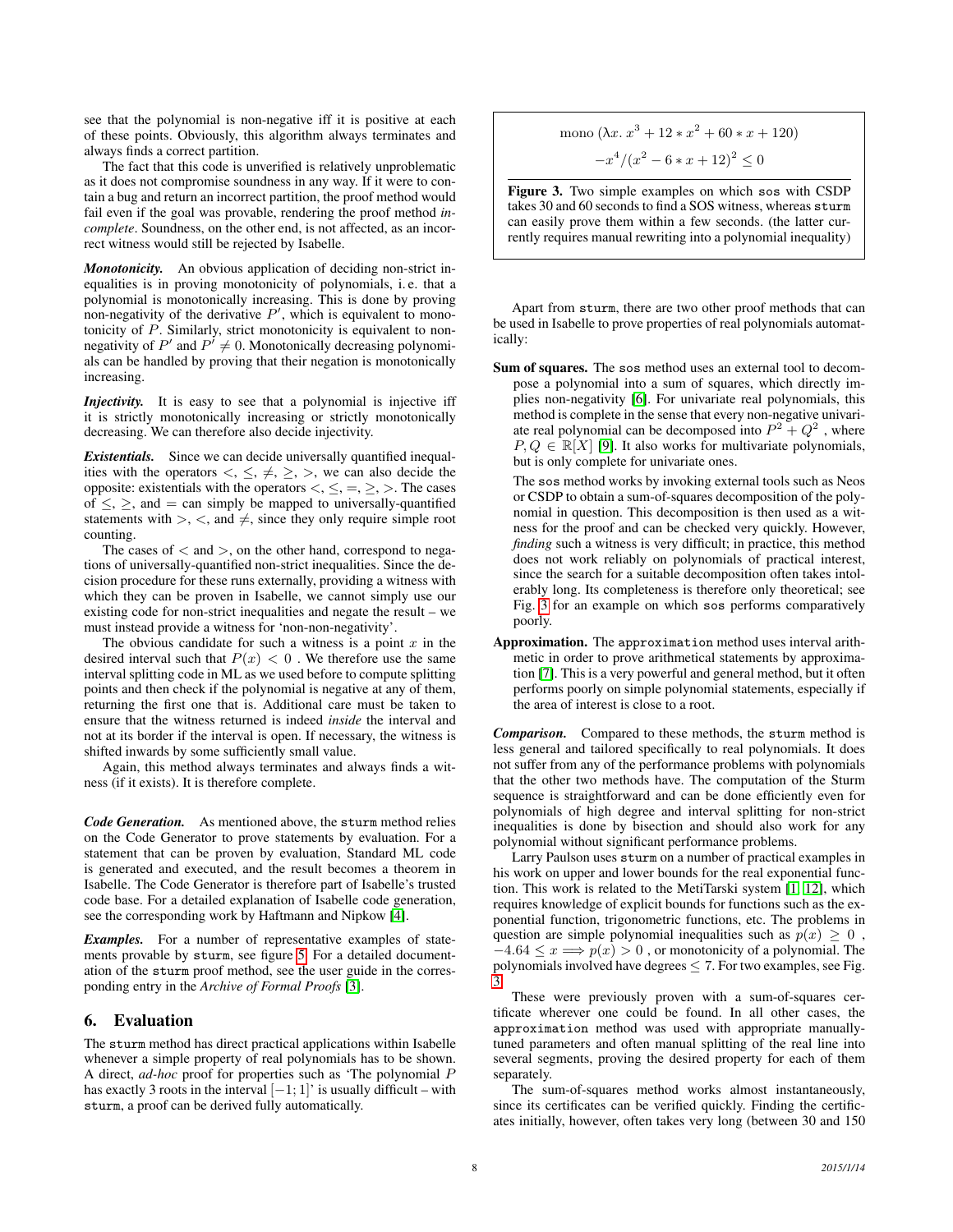seconds in the examples in Fig. [3\)](#page-7-1). The approximation method, on the other hand, takes between 1 and  $10$  seconds<sup>[4](#page-8-1)</sup> for each invocation on the examples we considered, with about four separate invocations for every property.

The sturm method was able to prove all the properties that were previously handled by sos and approximation in about 2 seconds without any need for a long certificate search or interval splitting. In fact, even inequalities of polynomials with a degree of 100 or 200 (see Fig. [5\)](#page-6-1) are still proven by sturm within a few seconds.

Most of the execution time of the sturm method is taken up by code generation, since currently, the code for the method is generated anew with every invocation. This is due to technical limitations of Isabelle's code generator. We are currently investigating if it is possible to avoid this overhead with a reasonable amount of effort. Even so, the sturm method is already fast enough for practical use.

*Required auxiliary results.* While Isabelle/HOL already contained a good formalisation of univariate polynomials – most importantly real analysis on univariate polynomials – a sizeable chunk of background theory we required was missing:

- the remdups adj function used in sign counting (see Par. [3.1\)](#page-1-3)
- some facts about real intervals
- limits of power functions and polynomials at  $\pm\infty$  and bounds for roots
- facts about the neighbourhood of roots
- the square-free part of a of polynomial (cf. Lemma [4\)](#page-2-6)
- Bezout's lemma for polynomials and other facts related to the polynomial GCD

Much of this has already been integrated into Isabelle's library. The last point is of particular interest: in the course of our formalisation effort, we found the current definition of the greatest common divisor (GCD) in Isabelle/HOL somewhat lacking due to the fact that there are separate definitions of and lemmas about the GCD of natural numbers, integers, and polynomials. We have since begun work on a unified definition based on Euclidean rings, which will eliminate the need for some of the specialised results we had to prove for polynomials.

*Future work.* As mentioned before, we are still investigating how to improve the Code Generator setup in order to speed up the proof method. Code Generation takes up the vast majority of the run time of the *sturm* method and has to be done anew with every invocation of the method. Another improvement would be additional preprocessing in order to rewrite rational function inequalities (i.e.  $P(x)/Q(x)$  to polynomial ones in order to avoid the manual step required in problem such as the second example in Fig. [3.](#page-7-1)

*Related work.* The first formalisation of Sturm's theorem in a theorem prover that we are aware of is by John Harrison [\[5\]](#page-9-10). However, he only proves it for square-free polynomials since he did not require the more general result for arbitrary polynomials. He also does not use Sturm's theorem to implement a decision procedure for more complex properties of polynomials such as nonnegativity.

A related, albeit much more difficult problem is deciding whether a given first-order formula over the real numbers is true. McLaughlin and Harrison implemented a proof-producing version of a decision procedure for this in HOL Light [\[10\]](#page-9-11). Assia Mahboubi developed a proof-producing implementation of the comparatively efficient *Cylindric Algebraic Decomposition* algorithm in Coq [\[8\]](#page-9-12).

Julianna Zsido proved the Theorem of Three Circles in the proof ´ assistant *Coq* [\[14\]](#page-9-13). This theorem relates the number of sign changes in the sequence of Bernstein coefficients of a real polynomial to the number of roots in a certain area of the complex plane. This can be used to isolate real roots by bisection. Unlike Sturm's theorem, it does not provide the exact number of real roots in an interval directly.

Lastly, the previously-mentioned work of Anthony Narkawicz and César Muñoz [\[11\]](#page-9-2) is the most similar to ours. Their work was carried out in parallel to and independently of ours. They proved Sturm's theorem in PVS and implemented a fully-verified decision procedure for existential and universal univariate polynomial inequalities. The capabilities of their decision procedure are therefore roughly the same as those of ours, although they perform more pre-processing for monotonicity statements. They appear to use a similar interval splitting algorithm for the case of non-strict inequalities. The main difference between their work and ours is the different proof for Sturm's theorem: Narkawicz and Muñoz give a direct proof by considering powers of linear divisors of the Sturm sequence obtained by the canonical construction. We, on the other hand, use a generalised definition of Sturm sequences not tied to a particular construction and prove that these properties are sufficient for root counting before introducing concrete constructions. Additionally, they use *pseudo division* instead of regular division on polynomials for better performance. We did not implement this since it introduces more complexity and code generation is the bottleneck in our implementation, not the arithmetic operations. Another difference is that they proved the completeness of their proof method, whereas we avoided this complicated proof by providing externally-computed witnesses.

# <span id="page-8-0"></span>7. Conclusion

We proved Sturm's theorem and an efficient way of constructing Sturm sequences in the theorem prover Isabelle/HOL. We also used reflection to turn this result into an efficient proof method for proving statements about univariate real polynomials completely automatically. Due to its being tailored specifically to proving a small (but interesting) set of properties of polynomials, it performs very well on these properties when compared to earlier, more general methods. For polynomial inequalities taken from a practical example, the new proof method was shown to shorten proofs considerably and eliminate virtually all manual proof work for these properties.

# Acknowledgments

We thank Tobias Nipkow for his helpful comments, suggesting related work, and encouraging this publication in the first place. Larry Paulson contributed interesting insights into the performance of our proof method in practice and encouraged us to implement non-strict inequalities. We also thank César Muñoz for providing us with a preliminary version of his paper, allowing us to reference it as related work and compare our work to his. Finally, our thanks also go to the anonymous reviewers for their valuable suggestions.

<span id="page-8-1"></span> $4$  Intel® Core™ i7-4750HQ @ 2.00GHz, 16 GB RAM

<span id="page-8-2"></span><sup>5</sup> The only manual work required was one example which had the form  $-P(x)/Q(x) \leq 0$ . It had to be manually reduced to the separate goals  $P(x) \ge 0$  and  $Q(x) \ge 0$  before it could be proven by sturm, whereas sos can prove it directly by decomposing it into a sum of squares of rational functions.